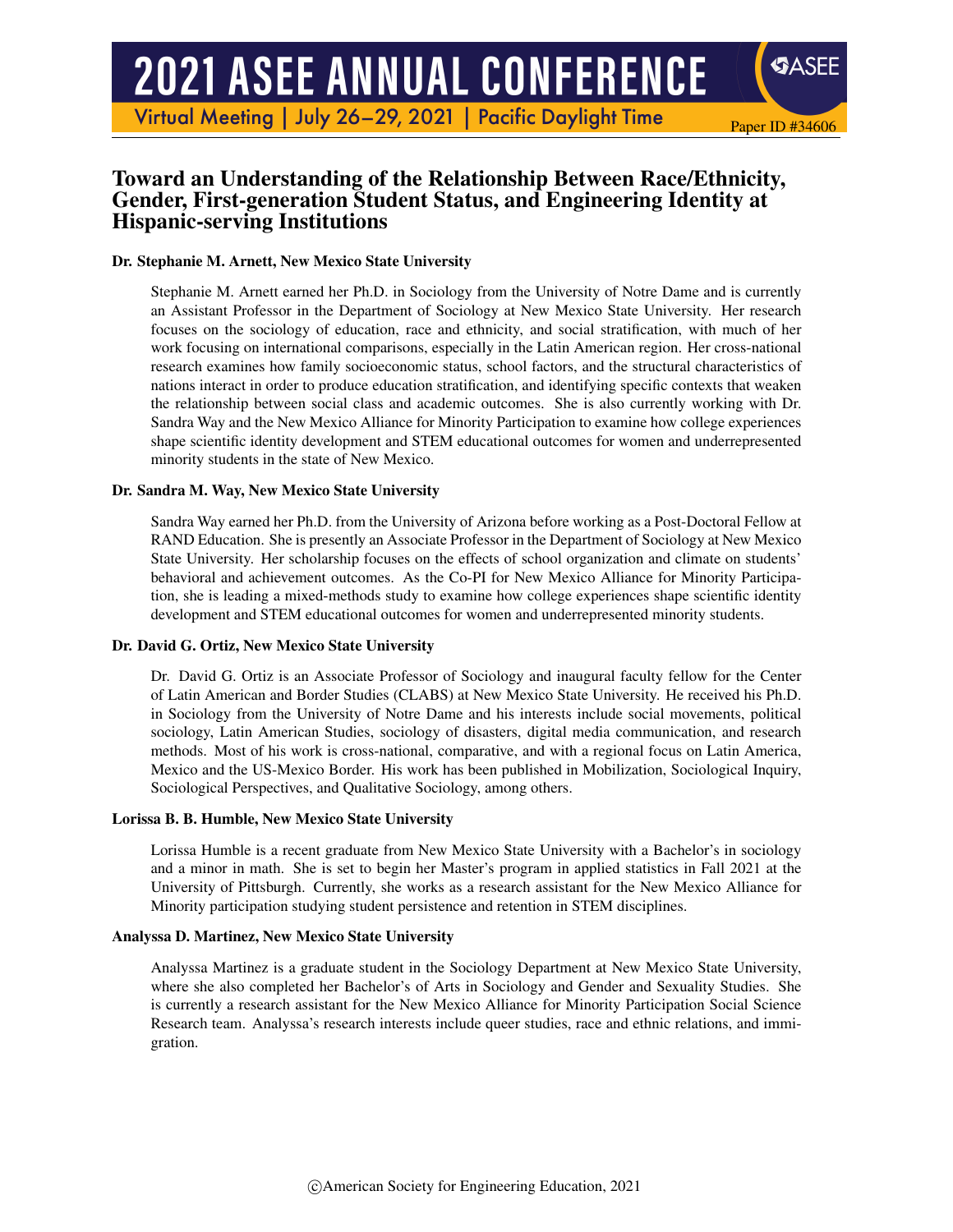# **Toward an Understanding of the Relationship between Race/Ethnicity, Gender, First-Generation Student Status and Engineering Identity at Hispanic-Serving Institutions**

#### **Abstract**

Understanding how students of different demographic backgrounds differ in their early engineering identities can help inform educators' efforts to facilitate engineering identity development. This work contributes to this understanding with a quantitative exploration of the ways that race/ethnicity, gender, and first-generation status work together to impact engineering identity among 656 early-career engineering students at a public Hispanic-Serving Institution (HSIs) in the Southwestern United States. Our analyses show no significant differences between non-white and white students, nor between men and women in terms of their engineering identity. Interactions between race/ethnicity and gender were tested and also yielded no significant differences. Students who reported that they will be the first in their family to get a college degree, however, had significantly lower engineering identity scores  $(=205; p<.001)$ . These results lead us to conclude that first generation status at HSIs may be more important than gender and race/ethnicity in the development of engineering identity for early career students at HSIs.

#### **Introduction and Review of Literature**

Measures of engineering identity are increasingly used in models of engineering education to evaluate how identity contributes to success and persistence of engineering students [1] - [5]. Engineering identity is generally assumed to contribute to educational success, with stronger engineering identity leading to persistence [1] - [4]. At the same time, data clearly shows that persistence of engineering students varies by race/ethnicity and gender [6] - [9]. Given these previous findings, we expect that engineering identity varies by race/ethnicity, gender, and firstgeneration status [8], [10], [11]. Yet, relatively little work has quantitatively compared how engineering identity differs across racial/ethnic groups, gender and first-generation status. Understanding how students of different demographic backgrounds differ in their early engineering identities can help inform educators' efforts to facilitate engineering identity development. This work contributes to this understanding by exploring how engineering identity varies in relation to race/ethnicity, gender, and first-generation status among early-career engineering students at a public Hispanic-Serving Institution (HSI) in the Southwestern United States. We analyze survey data from 656 early-career engineering students; approximately twothirds identify as Latinx, 28.2% identify as women, and 35.2% are first-generation college students. We find that first-generation early-career engineering students have a lower engineering identity than their non-first-generation peers, but engineering identity does not vary significantly by race/ethnicity, by gender, or by family socioeconomic status. These findings suggest that first-generation status may be particularly important for the engineering identity of early-career engineering students at HSIs.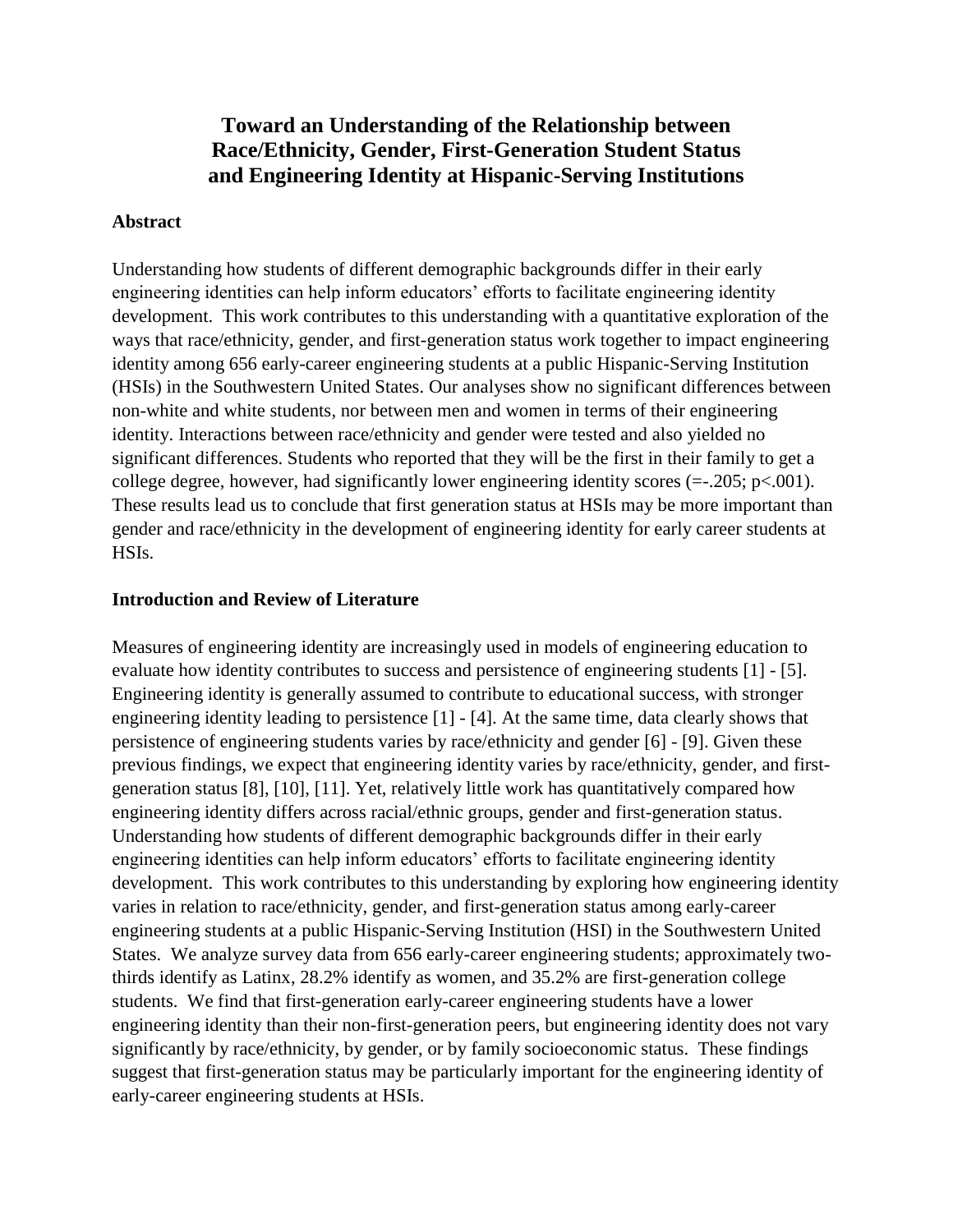### *Engineering Identity and Persistence*

STEM identity is a measure of how connected a student feels to their STEM discipline [6]. A significant amount of research assumes that developing a STEM identity is very important to succeeding in STEM fields, suggesting that students that develop a STEM identity are less likely to leave their STEM major [1] - [6], [12] - [15]. Studies in engineering identity developed out of the need to highlight the fundamental differences in identity across STEM disciplines [16]. Engineering is unique for several reasons. Engineering programs, historically dominated by nonfirst-generation, white, male, and middle- and upper-class students, are less diverse, and tend to maintain a particularly exclusive culture, limiting underrepresented students' entry and persistence in the field [16]. Other science, technology, and math fields have made more extensive efforts to recruit and welcome students from a variety of backgrounds [6], [16]. In other words, these fields have sought to reduce systemic impacts that have historically discouraged persistence for students who are members of minoritized groups. Engineering programs, on the other hand, have become notorious for the 'leaky pipeline'—the process whereby students drop out or switch majors before graduation [16].

The lack of diversity and persistence in undergraduate engineering programs has led to a breadth of research on the factors predicting student retention and success—especially that of underrepresented and minoritized groups [2], [3], [5], [12], [14], [15]. In this research, engineering identity –measured in a variety of ways—has become a significant variable contributing to educational success, with stronger engineering identity leading to persistence [7], [10], [17] - [28]. That is, the more students feel like they belong in engineering, feel supported academically, personally, and socially, are recognized as engineers by their peers, faculty, and friends and family, feel competent as an engineering student and identify themselves as an engineer, and see a future for themselves as an engineer, the more likely they will be to remain in engineering [11], [29]. Identity gives purpose, and purpose drives action.

Other important factors that have been explored in the literature of student's persistence in engineering include race/ethnicity, gender, socioeconomic status, and first-generation status. More specifically, studies show that being non-white [10], [17] - [20], identifying with a gender other than male [7], [9], [23], [25] - [27], as well as being the first in your family to attend college [30], [31], are all linked to lower levels of persistence and success in engineering. Many of these studies have also examined various combinations of demographic factors and their interactions with engineering identity and their influence on persistence and success [32] - [36].

While a majority of the literature on engineering identity to date utilizes engineering identity and key demographic factors (race/ethnicity, gender, socioeconomic status, and first-generation status) to predict persistence/success in STEM and engineering, very few studies have examined how these same demographic factors are related to engineering identity itself [8], [17], [29], [37], [38], and even fewer are quantitative [20], [29], [33], [38]. Importantly, these studies do not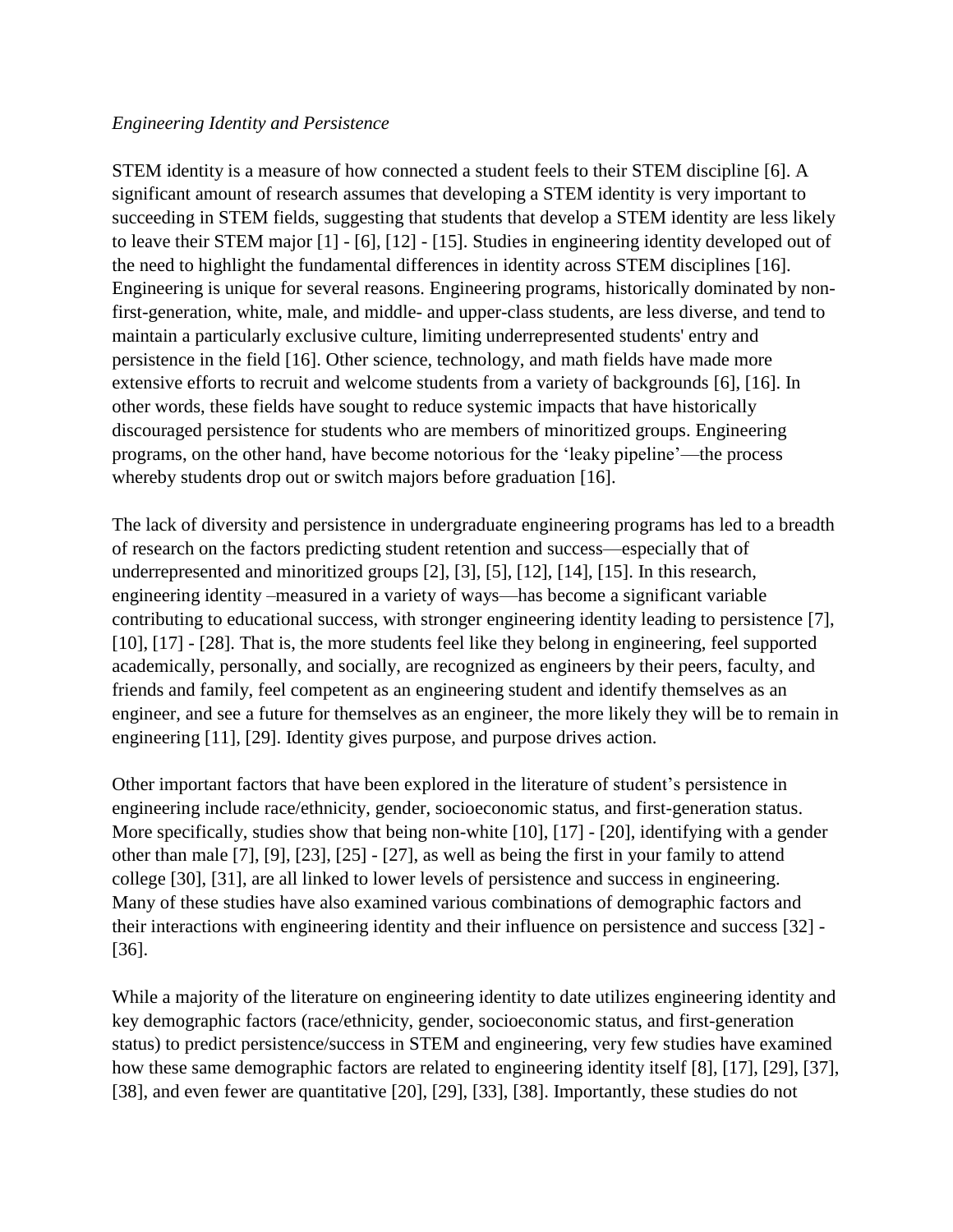specifically test how engineering identity varies across diverse groups based on race/ethnicity, gender, socioeconomic status, and first-generation status. Instead, they focus on the development of an engineering identity for particular student subgroups (i.e., the development of an engineering identity for Latina engineers, or first-generation racially or ethnically minoritized engineers). We turn our attention to those studies in the next section.

## *The Relationship between Gender, Race/Ethnicity, First-Generation Status, and Engineering Identity*

Few articles have examined variation in engineering identity across gender [37], [38]. It is more common to find studies that focus on women and their experiences within the discipline [32] - [36]. Studies that do look at the variation in engineering identity by gender tend to focus on the differences in the motivations that the students have for pursuing engineering, as well as their understanding of what engineering is. Men for example, tend to be motivated by job security, and the hands-on building and design aspects of engineering. Women, on the other hand, value the challenge of the discipline, along with the math and thinking processes aspects of it.[38]. Research has also examined the identity work that engineering students of either gender do to match their identity to the dominant norms and expectations present in their engineering programs. Students, for example, described their efforts to act more masculine while in an engineering-centered environment—meaning that they felt pressure to express an interest in more 'boyish' pastimes, such as cars or technology or videogames, to participate in certain markers of being 'one of the boys' like alcohol consumption and sexist jokes, and to assert dominance over others by intellect, strength, or humor [37]. Since women are pressured to accept and enact this sort of masculine identity, men generally have an easier time belonging to the culture and so perceive engineering as a more natural pursuit; women must carry out considerably more identity work in order to fit in and to choose engineering to begin with [37]. Among these influences on engineering identity are positive role-models and interactions within the department, the fostering the belief in one's competence in engineering and self-liking, and being welcomed and supported by faculty [32], [35].

Revelo [39] - [41] has published extensively on the development of an engineering identity among Latinx students. He identifies commitment to community, the development of oneself as a leader, and having role models as important forms of social capital that help foster an engineering identity in Latinx students. He has also examined the within-group differences in Latinx students' engineering identity development, and finds that variation in Latinx engineering students' engineering identity development is largely explained by the degree of professional and leadership development of the students, the wellbeing of the community of engineering students and faculty in the department, role modeling from mentors, and the existence of an 'engineering family' in the department—especially consisting of others who are also Latinx [39]. The significance of much of this research points to the importance of counter spaces in Engineering departments wherein engineering students of color can find support and safety [39] - [41].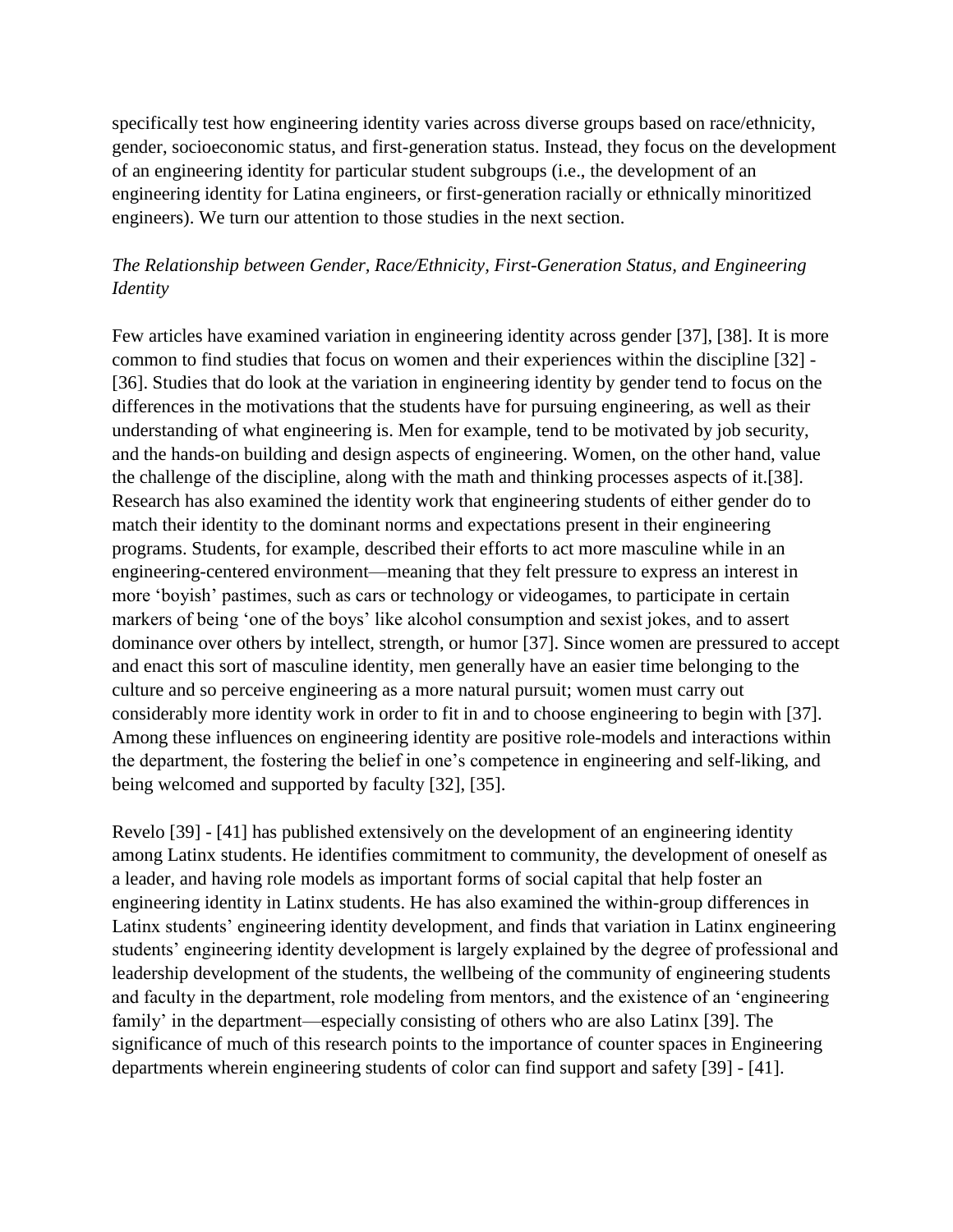There are also several studies that combine either gender and race/ethnicity, or race/ethnicity and first-generation status and their relationships to engineering identity. For example, Latinx students enrolled in Hispanic-Serving Institutions (HSIs) tend to have a higher engineering identity than Latinx students at a Primarily White Institutions (PWIs)—that is, they are more interested in engineering, intend to work in engineering after they graduate, and are more likely to participate in undergraduate engineering student organizations [29]. Research has also found that HSIs tend to close the gap between Latinx and white students in terms of engineering identity [29], [42]. Espinoza [42] suggests that this can be, in part, due to the differences in the parental education achievements of students in these different institutions. While Latinx students tend to have a lower level of parental education at PWIs, Latinx students have no significant difference in this characteristic compared to white students at HSIs. Family, in addition to supportive professors and an engineering community, has been shown to be an instrumental support for Latinx engineering students, serving as an emotional support and motivation to continue [42].

By far the most commonly researched intersecting factors influencing engineering identity are race/ethnicity and gender—specifically, women of color in engineering [7] - [11], [17] - [29], [43], and most of these studies are qualitative in nature. The research examining the experiences of women of color in engineering explores the double bind of being both a woman and a person of color in a white- and male-dominated field such as engineering, and describe the experiences of these women as they navigate their programs and develop an engineering identity [7], [10], [17] - [23], [25] - [27]. In quantitative studies, engineering identity is often used as a mediating variable between race/ethnicity and gender, and persistence in the program, offering an explanation as to why women of color students continue in the field despite the barriers they face; however, engineering identity is not typically used as the dependent variable [8] - [10], [17] - [21], [23], [25] - [27].

Other studies [21], [22], [43] examine the specific processes by which women from minoritized groups form and strengthen their engineering identity —through supportive relationships with professors, peers, and family, academic and social programs for engineering students of color, and professional development in the form of hands-on engineering experiences. This research also highlights the struggles faced by women of color in engineering, including feeling isolated or ostracized by their difference, having difficulties fitting in, experiencing discrimination from faculty or peers, and lacking support and encouragement from faculty, peers, or programs/clubs [7] - [10], [17] - [20], [23], [25] - [27].

When focusing on first-generation status, Dika [30] and Verdín [44] - [46] suggest that Latinx students are more likely to be first-generation, which creates more barriers to constructing a strong engineering identity, in addition to giving them different reasons than non-first-generation students for choosing and continuing to pursue their engineering degree [30], [44] - [46]. Specifically, Verdín [44] - [46] found that first-generation Latinx students were often encouraged to pursue engineering because of the status associated with the job, job security, or good pay;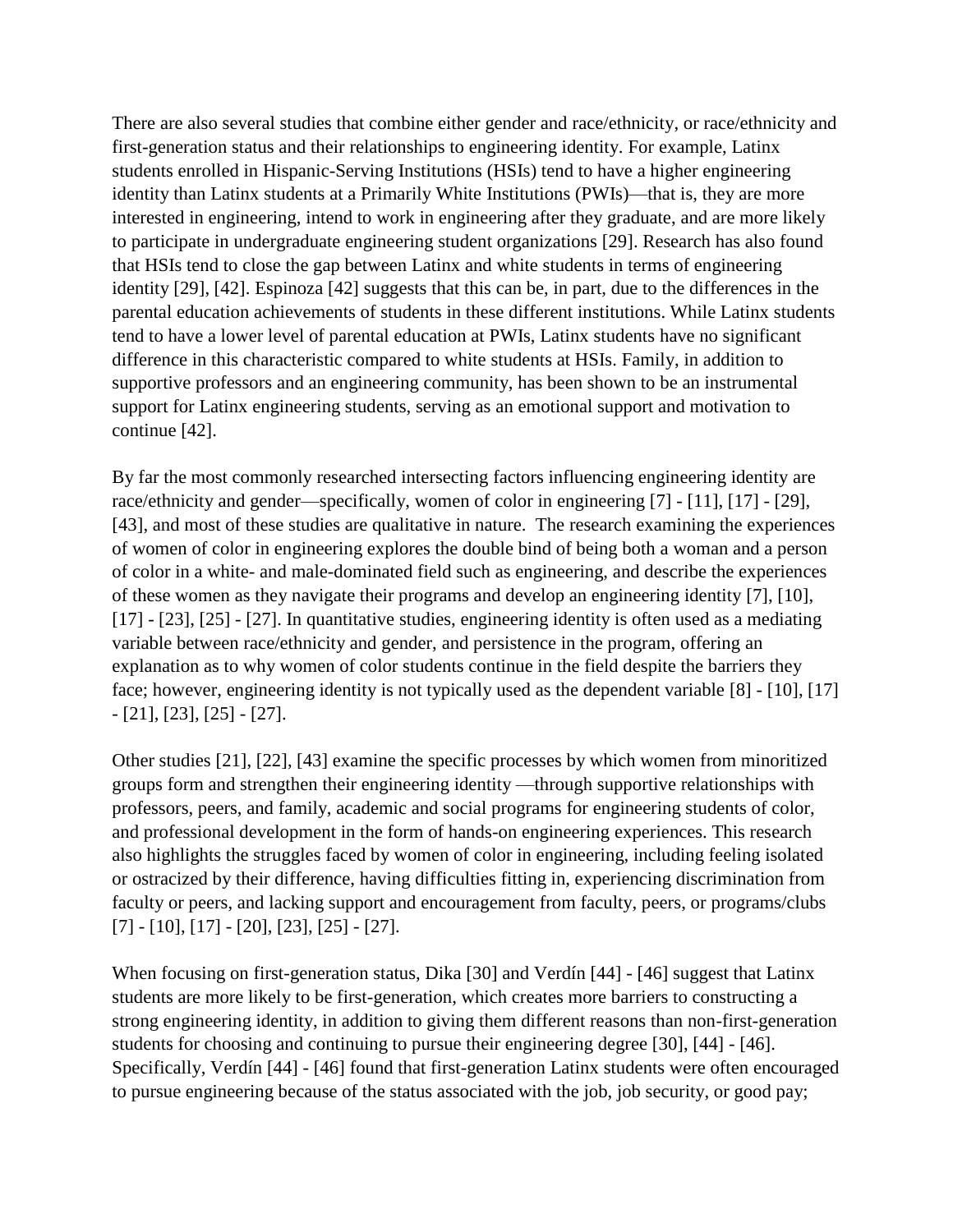however, these same students also reported having less family support. There is also evidence that, despite receiving less support from family, on average, first-generation students have a stronger interest in pursuing careers related to math and engineering and generally had a greater interest in those fields than their non-first-generation counterparts. It is important to note, however, that first-generation students had less of an interest in science—perhaps indicating that first-generation students tend to prefer the hands-on and concrete nature of engineering with its solid and secure job prospects [44] - [46]. Notably, there has yet to be a quantitative study examining the variation in engineering identity by race/ethnicity, gender, and first-generation status at an HSI.

Although the primary focus of studies thus far has been qualitative explorations of the *processes* that lead to the development of engineering identity [7], [9], [10], [17] - [20], [23], [25] - [27], there are some quantitative studies that have explored variations in engineering identity by race/ethnicity, gender, and first-generation [8], [11], [43], [47]. For example, there have been a few studies looking at the effect of race/ethnicity, gender, and parent's education level—a proxy for first-generation status— on engineering identity. Most significantly, Choe et al. [47] and Kendall et al. [11] use race and ethnicity, gender, and first-generation status as predictor variables for engineering identity. In a key study, Kendall et al. [11] assesses the role of institutions in the engineering identity development of Latinx students using a mixed-methods approach (i.e., surveys and interviews). Their findings are revealing: HSI Latinx students were found to have a stronger engineering identity than Latinx students at a PWI; however, this study did not compare white and Latinx students at the same institution, so we still do not know if there is variation in engineering identity by race and ethnicity at HSIs.

While qualitative studies that examine the process of engineering identification among specific intersections of race, ethnicity, gender and class shed light and give voice to marginalized experiences, it is also important to identify the larger, general trends across these underrepresented groups. In order to better understand the role engineering identity can play in fostering success among underrepresented groups, it is important to statistically investigate whether and how these groups differ in their identification with the field. Quantitative studies can help inform our knowledge of the patterns that exist and establish whether students with certain identities or backgrounds differ in levels of engineering identity compared to their more advantaged peers. This is frequently assumed but less often empirically verified. The larger number of study respondents also provides more opportunities for comparisons across various demographic factors.

In sum, few studies have conducted large-n, quantitative analyses of the impact of race/ethnicity, gender, and first-generation status on engineering identity. Most importantly, the studies that have been conducted including all of these variables do not *specifically* focus on testing that hypothesis as their central issue. Finally, there has yet to be a quantitative study examining the variation in engineering identity by race/ethnicity, gender, and first-generation status at an HSI. This work seeks to address this gap in the literature with a quantitative exploration of the ways in which engineering identity varies according to race/ethnicity, gender, and first-generation status among early-career engineering students at a public Hispanic-Serving Institution.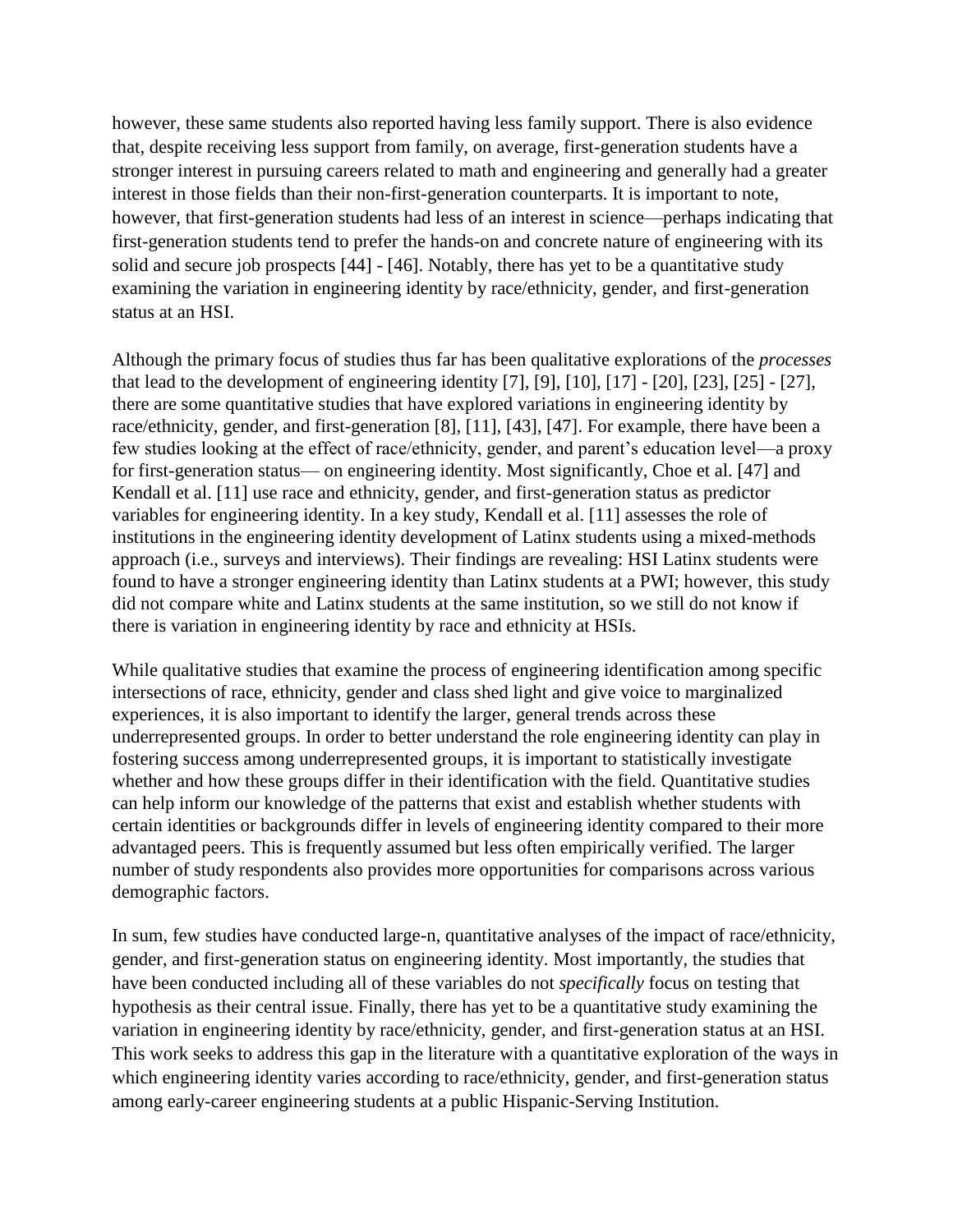## **Methods**

This analysis is part of a larger mixed-methods, longitudinal project examining how college experiences more generally and STEM support experiences in particular impact social psychological factors over time and subsequently influence educational and occupational outcomes. This paper focuses on how the engineering identity of undergraduate engineering students varies by race/ethnicity, gender, and first-generation student status using surveys from students enrolled in introductory engineering courses at a four-year public Hispanic-Serving Institution (HSI) in the Southwest United States.

## *New Mexico STEM Experience Survey*

The New Mexico STEM Experience Survey was first distributed to early-career undergraduate STEM majors during the Spring 2019 semester and has been administered each semester since. Surveyed students attend one of four HSI colleges and universities in New Mexico – two fouryear universities and two community colleges. Respondents are recruited both in classrooms and through emails, with a response rate for those recruited in classrooms at approximately 95% and a response rate for those students contacted by email at a much lower rate around 10%.

To date, more than 1500 students have completed valid baseline surveys and consented to participate in the study. As a result of our sampling and recruitment strategy, and access to introductory engineering classrooms, a total of 656 of our baseline respondents are engineering students from a single four-year university. These students entered the study while enrolled in Engineering 100, an Introduction to Engineering course that is the first required course taken by engineering majors, during the Fall and Spring semesters of 2019 and 2020. The paper takes advantage of this particularly rich source of data to focus on how the engineering identity varies by race/ethnicity, gender, and first-generation student status among students at one of our fouryear HSIs.

## *Measures*

The main outcome variable in the analyses presented is *engineering identity*, which is operationalized on the New Mexico STEM Experience Survey by asking student participants how much they agree with a series of statements (previously developed and validated in the work of Carlone and Johnson [18] and Godwin [48]), which we then used to develop an engineering identity index. The engineering identity measure encompasses four scientific concepts—interest, recognition by self and others, and perceptions of competence and performance in engineering and was calculated by taking the mean score across student responses to the following eleven statements on a seven-point scale (strongly disagree to strongly agree):

My parents see me as an engineer My instructors see me as an engineer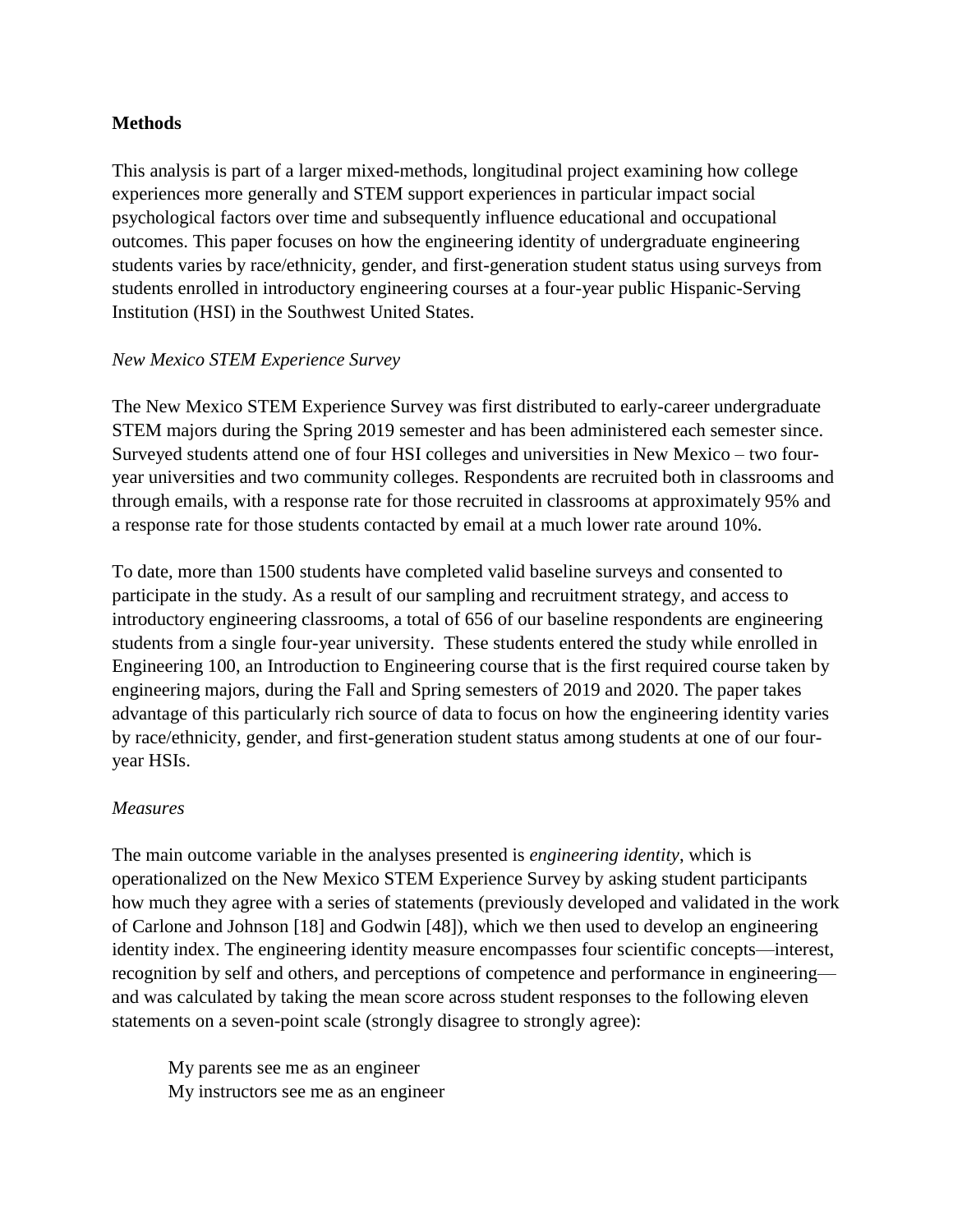My peers see me as an engineer I am interested in learning about engineering I enjoy learning engineering I am confident that I can understand engineering in class I am confident that I can understand engineering outside of class I can do well on exams in engineering I understand concepts I have studied in engineering Others ask me for help in this subject I have come to think of myself as an engineer

The reliability of this scale is quite high, with a Cronbach's alpha of .916 indicating a high level of internal consistency for the eleven statements that comprise our *engineering identity* scale.

Other key variables in the analyses include students' self-reported measures of their *gender* and students' self-reported measure of their *race/ethnicity.* While completing the survey, respondents were not limited to identifying as a member of a single racial or ethnic group, nor were they limited to a gender binary. Unfortunately, the extremely small number of gender non-binary students ( $n=4$ ) and multiracial students ( $n=2$ ) in our current data does not allow us to make assertions about students that identify as non-binary or multiracial in this work.

In addition, a measure of students' *first-generation* status was calculated based on student reports of their parent(s)' or guardian(s)' highest level of educational attainment – and was coded such that first-generation students are those who reported that all of their parent(s) and/ or guardian(s) have less than a college degree. Finally, we include a *free lunch* variable (based on students' selfreport of whether or not they were eligible for free or reduced-price lunches while they were growing up) as a proxy control variable for each students' childhood socioeconomic status.

Women included in these analyses had a mean engineering identity score of 5.58, compared to a mean of 5.78 for men. Latinx participants reported a mean engineering identity score of 5.72; Black participants reported a mean score of 5.38; American Indian participants reported a mean score of 5.58; Asian participants reported a mean score of 5.47; and White participants reported a mean score of 5.78. First-generation participants reported a mean engineering identity score of 5.58, compared to 5.80 for participants who are not first-generation college students.

Given the association between race/ethnicity, low income and first-generation status we conduct a series of three ordinary least squares (OLS) regression models. Model 1 includes the gender and free or reduced lunch dummy variables. Model 2 adds the race and ethnicity dummy variables and finally, Model 3 adds the first-generation college student dummy variable. We compare the coefficients across Models 2 and 3 to examine whether there is any evidence that first-generation college student status accounts for any racial/ethnic group differences in engineering identity.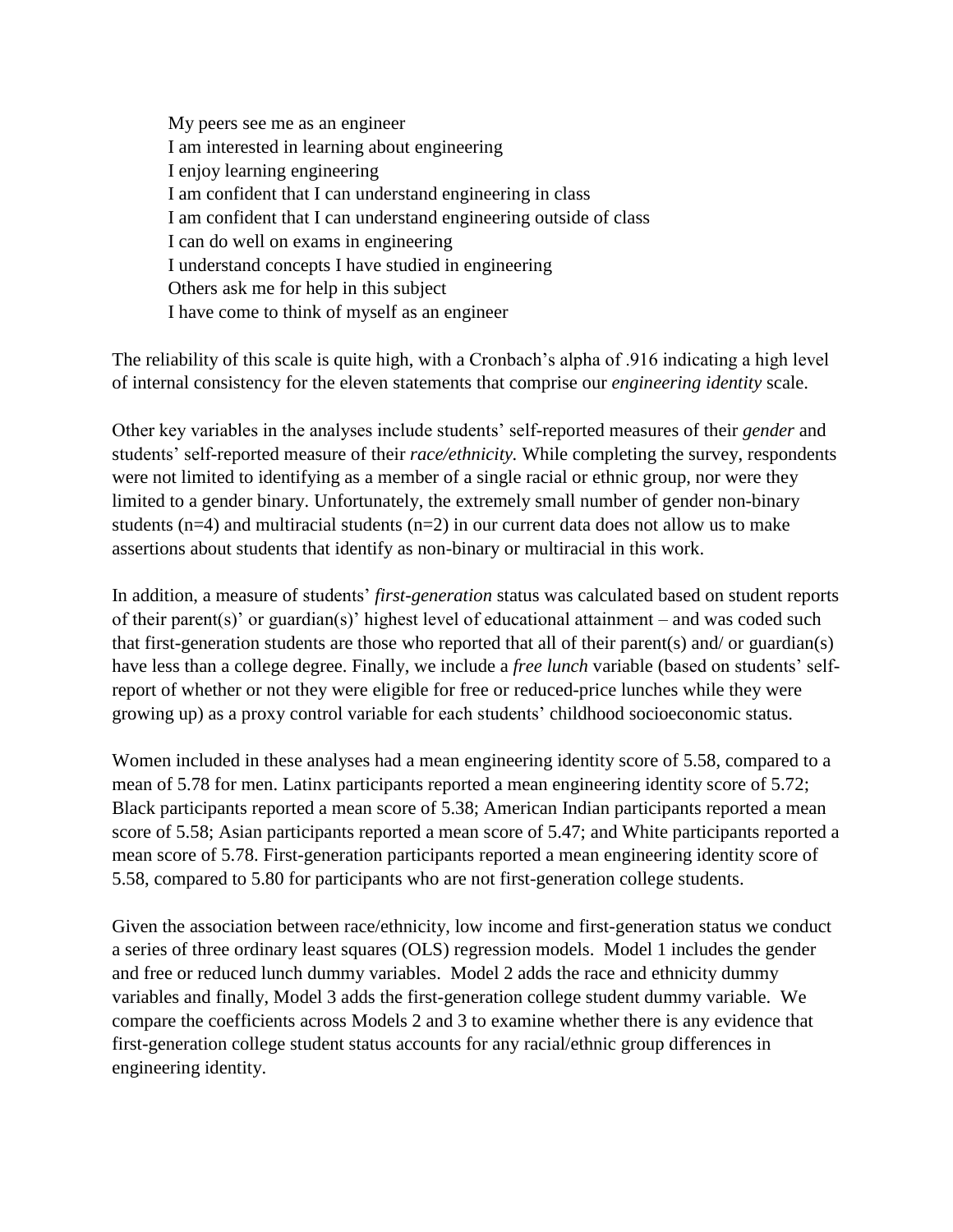#### **Results**

As would be expected given national disparities in gender and the institution's Hispanic-Serving Institution (HSI) designation, men and Latinx students constitute a majority of the sample. Men comprise just over 70% (n=463) of the sample. Latinx students comprise 62% (n=406) of the sample, and White students represent an additional 24.5% (n=161) of the sample. American Indian (n=38), Asian (n=23), and Black (n=18) students make up 5.8%, 3.5%, and 2.7% of the sample, respectively. Approximately one-third of respondents are first-generation college students (n=230) and approximately one-third received free or reduced-price lunches when they were growing up (n=240). The mean value for engineering identity was 5.72 on a 1 to 7 scale. Table 1 presents the results of the ordinary least squares (OLS) regression models predicting engineering identity of early-career students. Model 1 tests whether there is a statistically significant difference between the engineering identity of men and women. Interestingly, the analysis reveals no significant differences between men and women. Model 1 also includes a variable controlling for *free lunch*, which we use as a proxy for a student's family's financial status during childhood. Model 2 adds variables on the racial/ethnic identity of the respondents to the ascertain whether the engineering identity of students varies by racial and/ or ethnic background. Once again, the analyses demonstrate that there are no statistically significant differences between students' engineering identity in relation to race/ethnicity. Model 3 indicates that first-generation student status is a negative, significant predictor of engineering identity (*b*= - .205;  $p < .05$ ). On average, students who are first-generation have a lower engineering identity than their peers who have at least one parent that graduated from college. Since no significant racial/ethnic differences in engineering identity were found, an analysis of the role of firstgeneration status as a mediator was not performed. Overall, the analysis finds that firstgeneration student status is the only significant predictor of early-career engineering identity.

Interactions between variables on race/ethnicity and gender were also tested but failed to reveal significant differences between women from racial or ethnic minoritized groups and White men in terms of their engineering identity, and were therefore not presented here.

#### **Discussion and Future Work**

While our expectation was that engineering identity would vary by race/ethnicity and gender, these analyses unexpectedly reveal no significant differences in the engineering identity of students of different racially/ethnically minoritized groups in comparison to their White, non-Hispanic peers; no significant differences in the engineering identity of men and women; and no significant differences based on the intersectional identities of race/ethnicity and gender (our race/ethnicity and gender interaction term).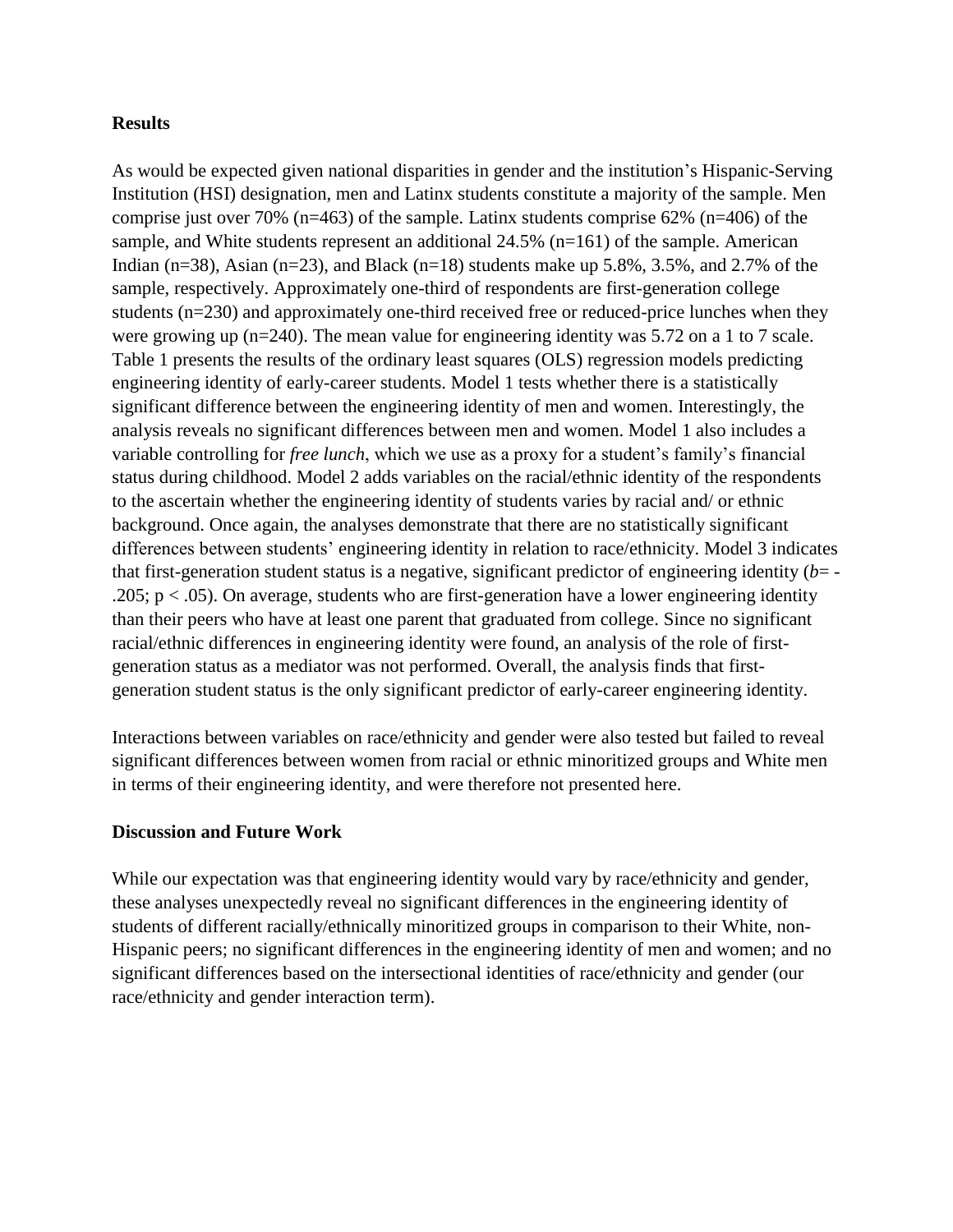|                         | Model 1    | Model 2  | Model 3   |
|-------------------------|------------|----------|-----------|
| <b>First Generation</b> | --         |          | $-.205**$ |
|                         |            |          | (.082)    |
| Latinx                  | --         | $-.065$  | $-.023$   |
|                         |            | (.088)   | (.090)    |
| <b>Black</b>            |            | $-.358$  | $-.330$   |
|                         |            | (.242)   | (.241)    |
| American Indian         |            | $-.194$  | $-164$    |
|                         |            | (.172)   | (.172)    |
| Asian                   |            | $-.342$  | $-.313$   |
|                         |            | (.211)   | (.210)    |
| Women                   | .000       | $-.001$  | .000      |
|                         | (.007)     | (.007)   | (.007)    |
| Free Lunch              | $-.093$    | $-.084$  | $-.033$   |
|                         | (.077)     | (.079)   | (.081)    |
| Intercept               | $5.823***$ | 5.825*** | 5.842 *** |

*Table 1: OLS Regression Models Predicting Engineering Identity of Early Career Students*

*Note: Numbers in parentheses are standard errors*  $*^{**}p < .001 * p < .01 * p < .05$ 

In fact, the only significant predictor of engineering identity in our analyses is first-generation student status, with students who reported that they will be the first in their family to get a college degree having significantly lower engineering identity scores (*b*=-.205; p<.01). These results lead us to conclude that first-generation status may be a more important determinant of engineering identity than gender and race/ethnicity for early-career engineering students at HSIs. This is an important finding: first-generation early-career engineering students have a lower engineering identity than their non-first-generation college student peers, even when controlling for race, gender, and family socioeconomic status.

Given our knowledge that women are more likely to leave their engineering major than men and our understanding of how engineering identity contributes to engineering success, we expected to see a significant difference in the engineering identity of men and women. Our finding that there *isn't* significant variation in engineering identity by gender is quite interesting. Indeed, our non-significant coefficient is very close to 0, with an extremely small standard deviation (.007) in all three of our models on Table 1. This suggests that students enrolled in early engineering coursework have similar overall levels of interest, recognition by self and others, and perceptions of competence and performance in engineering (concepts encompassed by our measure of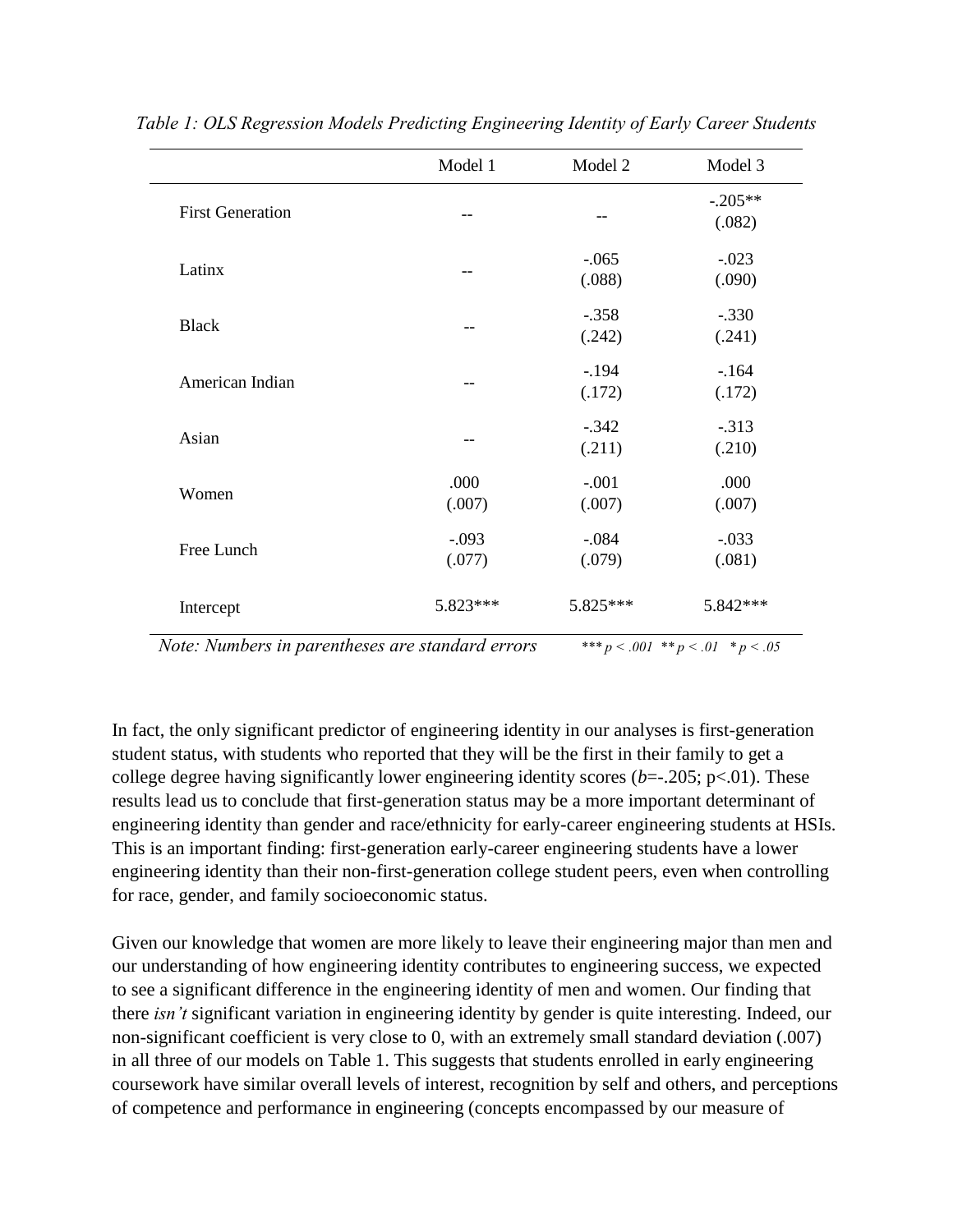engineering identity) across gender. It may also be that there are no gender differences in engineering identity because our early-career students are just at the beginning of Herschbach's [16] 'leaky pipeline.' In other words, we expect that systemic impacts may work to lower engineering identity and decrease persistence for students from minoritized groups – not because of individual students' abilities – but as a result of negative institutional impacts due to their minoritized status. Perhaps it is only later, as these students progress through their postsecondary careers, that we might begin to see some variations in engineering identity develop for womenidentifying (and also non-White) students. As students are impacted differently by the institution

This can also be due to a possible selection effect in our data. After all, these are the students who were confident enough in themselves as potential young engineers to become engineering majors and/ or enroll in the Engineering 100 course. In other words, there might be a selection effect where the students we are capturing in our data are students that a) are early in their college career to have experienced some of the factors that might lead to disappointment with their major choice, and/ or b) have self-selected into an Engineering 100 course because they are confident enough in their choice of major.

Similarly, we also expected to see significant variation in engineering identity by race/ethnicity. Though not significant, our data show that within our sample *all* non-White students have lower engineering identity than their White peers. Specifically, Latinx students have a slightly lower engineering identity than their White, non-Hispanic peers. American Indian students have even lower engineering identity than White and Latinx students, and Asian and Black students have the lowest engineering identity of all. It is important to note that the relatively small number of students in each of the other non-White racial/ethnic groups\* means we should be cautious about making strong assumptions based on these results.

The small number of students in each of the non-White racial/ethnic groups can be the cause for lack of *statistically significant* differences in engineering identity by race/ethnicity. Also, this could be due to an institutional effect of HSIs, in which Latinx and other minoritized students feel more *at home* in these types of institutions and feel less of the effects of being minoritized, as suggested by Kendall and colleagues [11]. Finally, even with our high response rates, it might be that we are simply not capturing *at-risk* students of color in our data. Or, as mentioned above in regard to a lack of significant gender effects, maybe we are seeing no significant variation in engineering identity because these students are just entering Herschbach's [16] 'leaky pipeline.'

Our current data does not allow us to make inferences about what might be the possible causes of this lack of variation. In future work, we will continue to examine the relationship between engineering identity and race/ethnicity, gender, and first-generation status both for early-career engineers (as we increase our sample), and to examine the relationship between these variables over time (as we follow up with study participants longitudinally). That should allow us to more precisely determine if this lack of significant variation is due to institutional effects of HSIs, a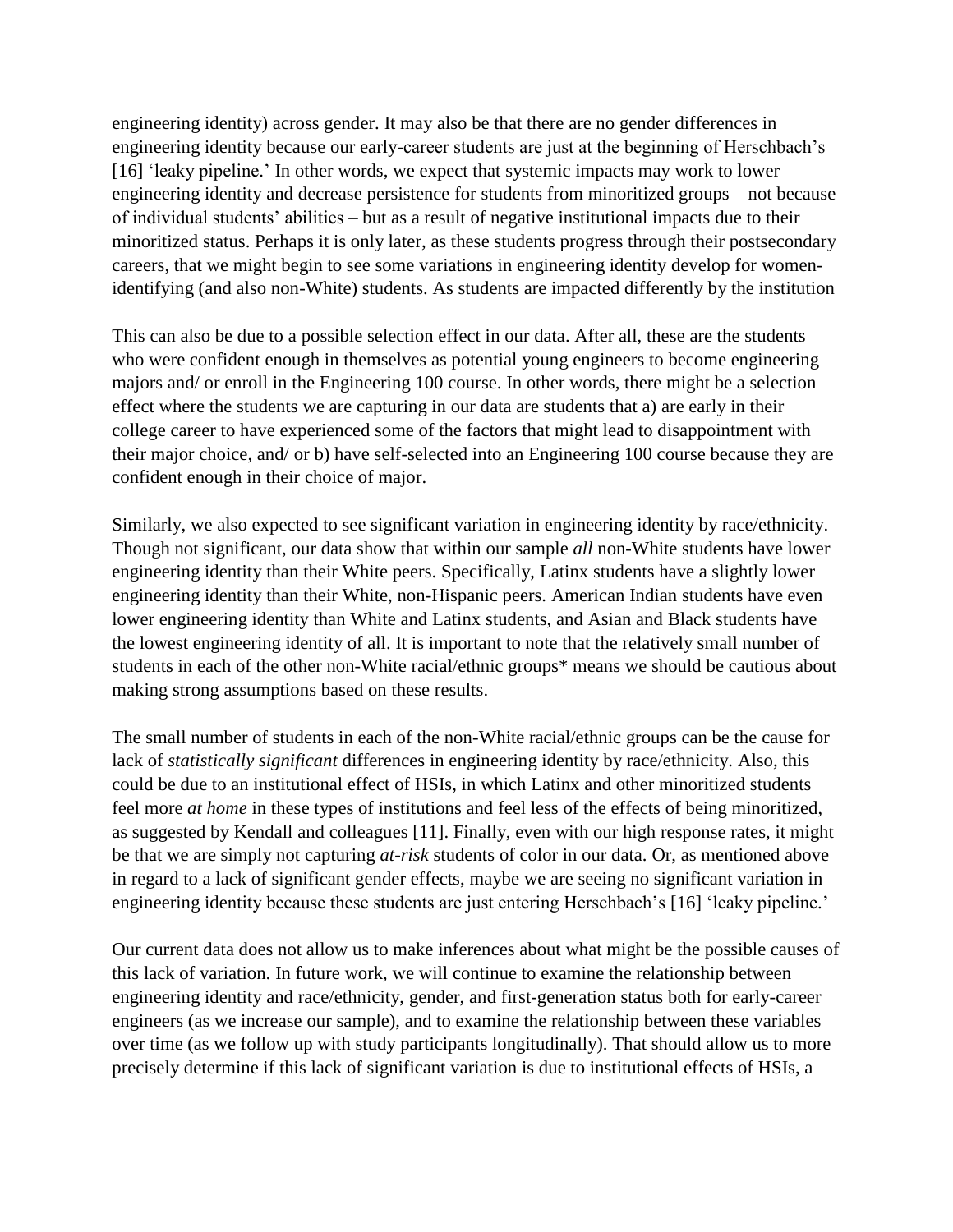lack of at-risk student representation in our data, or an early-career effect, among other possibilities.

Additionally, since we have a reasonably large cohort of Latinx women in this data  $(n=121)$ , we can be fairly confident in the lack of a statistically significant interaction effect for Latinx women and engineering identity. For other women of color, we don't have enough crosssectional data yet to be able to make definitive inferences about how race/ethnicity interacts with gender in influencing engineering identity. Our sample contains a relatively small number of American Indian women (n=16), Asian women (n=4), and Black women (n=3) which prevents us from drawing conclusions about these groups. As we continue to collect cross-sectional data on engineering students in our longitudinal project, however, we expect these numbers to grow enough for us to see how women of color compare in terms of engineering identity, and with time, how their engineering identity changes over time.

## **Conclusion**

Previous work has not quantitatively examined variation in engineering identity by simultaneously modelling race/ethnicity, gender, and first-generation status at an HSI; our data allows us to test quantitative models of how all of these factors are related to engineering identity for early-career engineering students. Our main finding – that first-generation status is the largest determinant of engineering identity, even when controlling for race, gender, and family socioeconomic status – is important. Equally noteworthy is the lack of significant variation in engineering identity by race/ethnicity and gender for these early-career engineers at an HSI. Our results are consistent with prior research suggesting that first generation status may have particular relevance for Latinx students and that HSIs appear to reduce gaps between Latinx and White students. In HSIs and other minority serving institutions, racial/ethnic and gender identification may be less predictive of engineering identity. Instead, family educational background and the associated social and cultural capital may be more important. In our future work, we look forward to examining how these students' engineering identity varies and changes (or not) in relation to their race/ethnicity, gender, and first-generation college student status as they move through their degree programs.

\* Reminder: we have a total of 38 American Indian, 23 Asian, and 18 Black students in our sample.

#### **Acknowledgments**

This material is based upon work supported by the National Science Foundation under Grant Nos. 1826758 and 1953466. Any opinions, findings, and conclusions or recommendations expressed in this material are those of the author(s) and do not necessarily reflect the views of the National Science Foundation.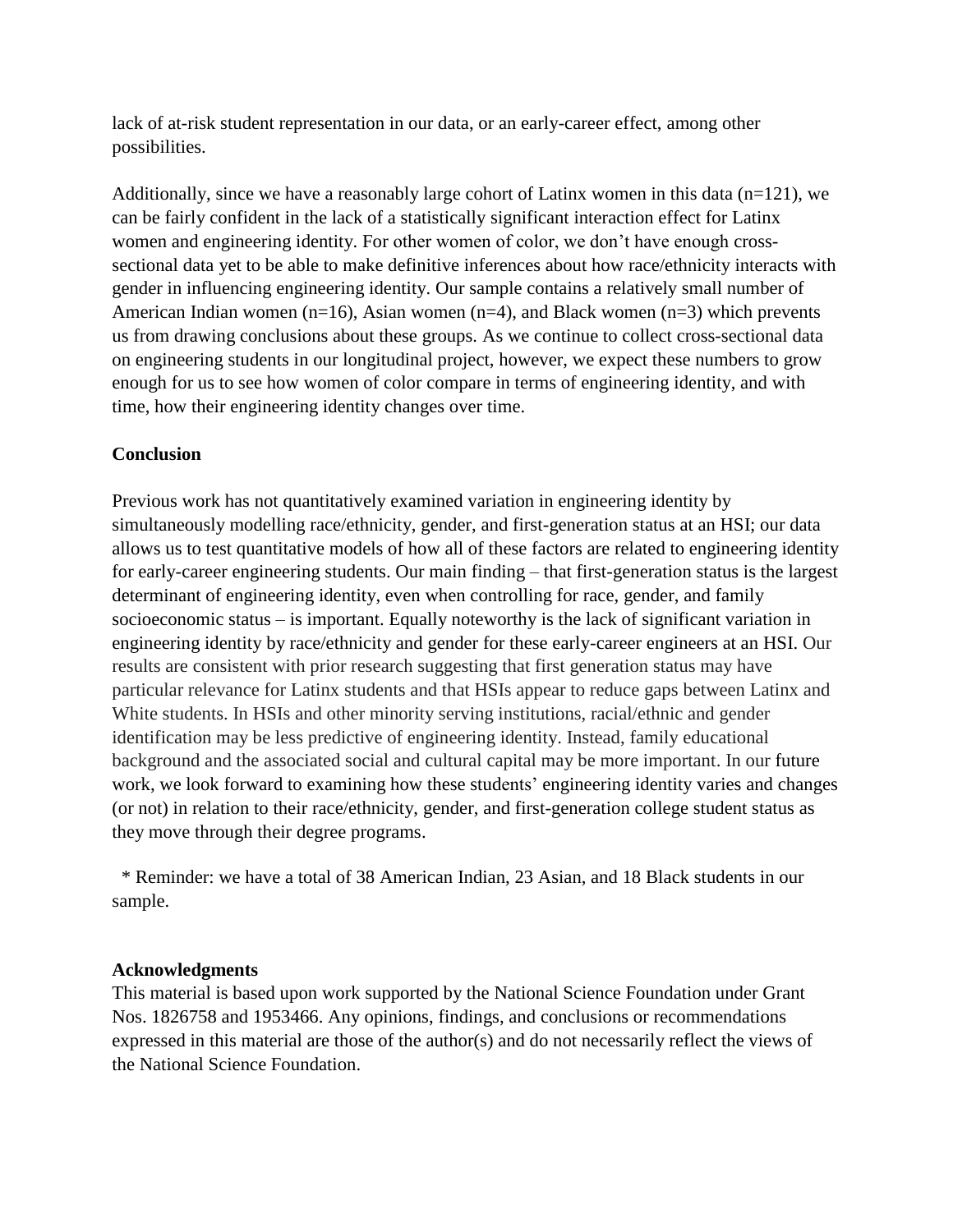#### **References**

- [1] D. Dockter, "Student persistence in undergraduate STEM: exploring the impact of preparatory courses on student experience, motivation, and identity," ProQuest Dissertations Publishing, 2019.
- [2] M. Estrada, M. Burnett, A. Campbell, P. Campbell, W. Denetclaw, C. Gutiérrez, S. Hurtado, G. John, J. Matsui, R. McGee, C. Okpodu, T. Robinson, M. Summers, Werner-M. Washburne, and M. Zavala, "Improving underrepresented minority student persistence in STEM," *CBE Life Sciences Education,* vol. 15, no. 3, 2016.
- [3] G. S. Estrada, "Lapa wrap or lab coat? Identity, self-efficacy, and academic persistence in emerging adults in STEM," ProQuest Dissertations Publishing, 2020.
- [4] A. Perez, "Valuing STEM majors: The role of occupational-academic ego-identity status and task values in STEM persistence," ProQuest Dissertations Publishing, 2012.
- [5] R. Wade, "Feeling different: An examination of underrepresented minority community college students' major persistence intentions through the lens of STEM identity," in *ProQuest LLC*. ProQuest LLC, 2012.
- [6] S. Chen, K. R. Binning, K. J. Manke, S. T. Brady, E. M. McGreevy, L. Betancur, L. B. Limeri, and N. Kaufmann, "Am I a science person? A strong science identity bolsters minority students' sense of belonging and performance in college," *Personality & Social Psychology Bulletin,* vol. 00, no. 0, pp.1-14, Jul. 2020.
- [7] S. Rodriguez-Jones, K. J. Cunningham, and A. Jordan, "What a scientist looks like: How community colleges can utilize and enhance science identity development as a means to improve success for women of color," *Education Publications,* vol. 3, 2016. [Online]. Available: Iowa State University Digital Repository, http://lib.dr.iastate.edu/edu\_pubs/63.
- [8] G. Crisp, N. Crisp, and A. Taggart, "Student characteristics, pre-college, college, and environmental factors as predictors of majoring in and earning a STEM degree: An analysis of students attending a Hispanic Serving Institution," *American Educational Research Journal,* vol. 46, no. 4, pp. 924-942, Dec. 2009.
- [9] K. G. Talley, A. M. Ortiz, "Women's interest development and motivations to persist as college students in STEM: A mixed methods analysis of views and voices from a Hispanic-Serving Institution," *International Journal of STEM Education,* vol. 4, no. 5, 2017.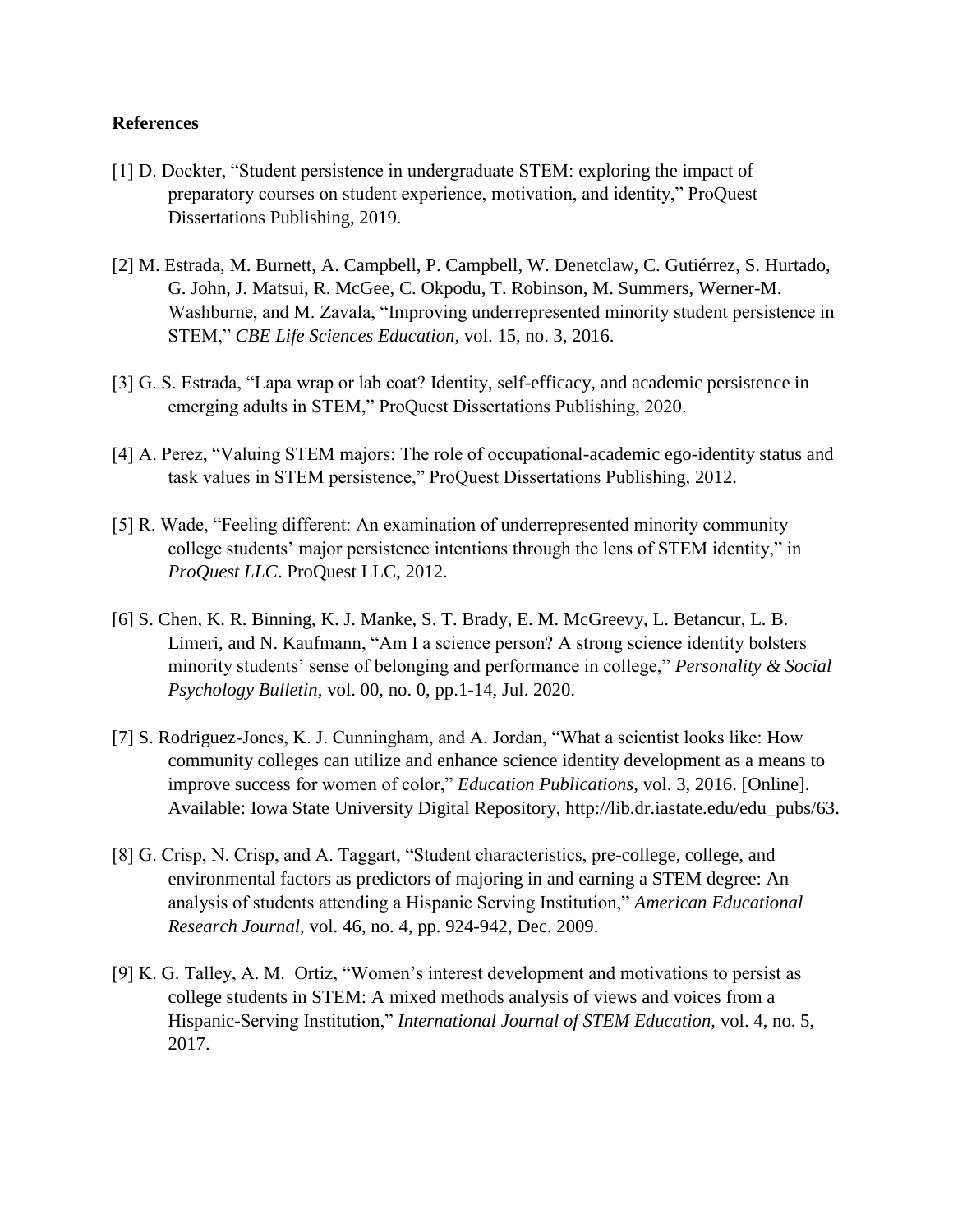- [10] L. N. Fleming, K. C. Smith, D. Williams, and L. Bliss, "Engineering identity of Black and Hispanic undergraduates: The impact of minority serving institutions," in *American Society for Engineering Education Annual Conference and Exposition, Atlanta, GA, USA, June 23-26, 2013.*
- [11] M. R. Kendall, M. Denton, N. H. Choe, L. M. Procter, and M. J. Borrego, "Factors influencing engineering identity development of Latinx students," *IEEE Transactions on Education*, vol. 62, no. 3 pp. 173-180, Aug. 2019.
- [12] M. Chang, M.K. Eagan, M.H. Lin, and S. Hurtado, "Considering the impact of racial stigmas and science identity: persistence among biomedical science aspirants," *The Journal of Higher Education,* vol. 82, no. 5, pp. 564-596, 2011.
- [13] P. Jackson and G. Seiler, "Science identity trajectories of latecomers to science in college," *Journal of Research in Science Teaching*, vol. 50, no. 7, pp. 826-857, 2013.
- [14] T. R. Morton and E.C. Parsons, "BlackGirlMagic: The identity conceptualization of Black women in undergraduate STEM education," *Science Education,* vol. 102, no. 6, pp. 1363- 1393, 2018.
- [15] D. Worcester, "The relationship among gender, race/ethnicity, sense of validation, science identity, science self-efficacy, persistence, and academic performance of biomedical undergraduates," ProQuest Dissertations Publishing, 2017.
- [16] D. R. Herschbach, "The STEM initiative: Constraints and challenges," *Journal of STEM Teacher Education,* vol. 48, no. 1, pp. 96-122, 2011.
- [17] R. R. Alonso, "Work in progress: Understanding the experiences of women of color in engineering," in *2012 Frontiers in Education Conference Proceedings, Seattle, WA, USA, 2012*, pp. 1-2.
- [18] H.B. Carlone, and A. Johnson, "Understanding the science experiences of women of color: Science identity as an analytic lens," *Journal of Research in Science Teaching,* vol. 44, no. 8, pp. 1187-1218, Sept. 2007.
- [19] P. O. Garriott, R. L. Navarro, L. Y. Flores, H. Lee, A. C. Pinedo, D. Slivensky, M. Muñoz, R. Atilano, C. Lin, R. Gonzalez, L. Luna, B. H. Lee, "Surviving and thriving: Voices of Latina/o engineering students at a Hispanic serving institution," *Journal of Counseling Psychology*, vol. 66, no. 4, pp. 437-448, 2019.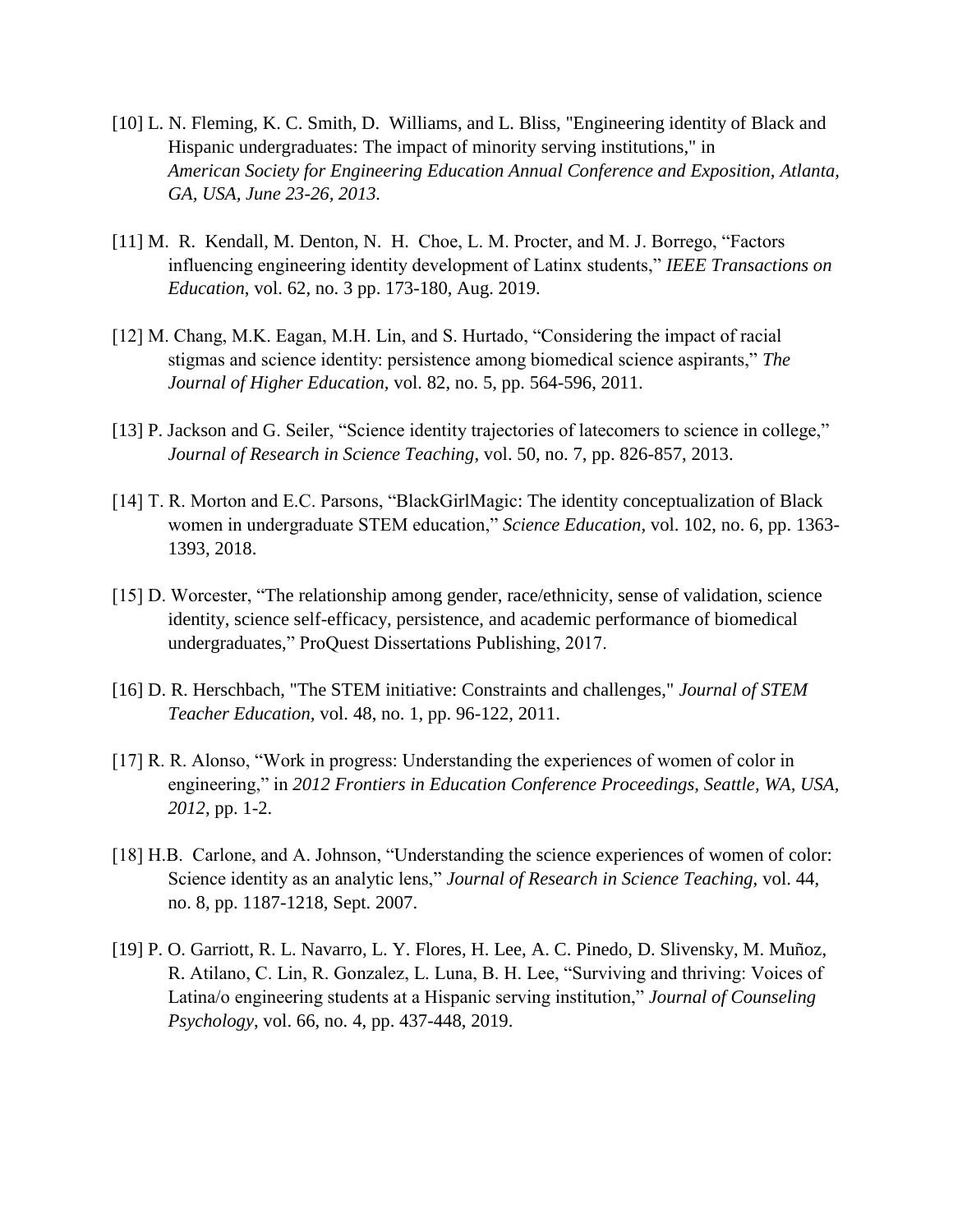- [20] M. Ong, N. Jaumot-Pascual, L. T. Ko, "Research literature on women of color in undergraduate engineering education: A systematic thematic synthesis," *Journal of Engineering Education*, vol. 109, pp. 581-615, 2020.
- [21] S. L. Rodriguez, E. E. Doran, and M. Sissel, "Becoming la ingeniera: Examining the engineering identity development of undergraduate Latina students," *Education Publications*, 2019. [Online]. Available: Iowa State University Digital Repository, https://lib.dr.iastate.edu/cgi/viewcontent.cgi?article=1178& context=edu\_pubs.
- [22] S. L. Rodriguez, R. Friedensen, T. Marron, and M. Bartlett, "Latina undergraduate students in STEM: The role of religious beliefs and STEM identity," *Journal of College and Character,* vol. 20, no. 1, pp. 25-46, 2019.
- [23] S. Rodriguez, M. Sissel, R. Estes, and E. Doran, "Engineering identity for Latina undergraduate students: Exploring development and intersecting identities," in *2018 Collaborative Network for Engineering and Computing Diversity Conference, Crystal City, VA, USA, April 29-May 2, 2018*.
- [24] A. L. Rodríguez, T. Betancourt, K. H. Collins, O. Hinojosa, and C. Corona, "Undergraduate research experiences: Mentoring, awareness, and perceptions—A case study at a Hispanic-Serving Institution," *International Journal of STEM Education,* vol. 5, no. 9, pp. 1-13, Dec. 2018.
- [25] E. D. Tate, M. C. Linn, "How does identity shape the experiences of women of color engineering students?" *Journal of Science Education and Technology,* vol. 14, no. 5/6, pp. 483-493, Dec. 2005.
- [26] E. Q. Villa, L. Wandermurem, E. M. Hampton, and A. Esquinca, "Engineering education through the Latina lens," *Journal of Education and Learning,* vol. 5, no. 4, pp. 113- 125, 2016.
- [27] E. Q. Villa, A. Esquinca, E. Hampton, and H. M. Guerra, "'Is engineering for me?': Examining Latinas' narratives of resilience and agency to confront enduring struggles and challenges in undergraduate engineering studies," *Peace and Conflict: Journal of Peace Psychology,* vol. 26, no. 4, pp. 403-413, 2020.
- [28] S. M. Way, S. M. Arnett, J. J. Brown, M. K. Gorham, and L. Humble, "Work in Progress: Investigating the impact of engineering identity, belonging and career commitment on early postsecondary outcomes," in *ASEE Annual Conference & Exposition*, June 22-26, 2020.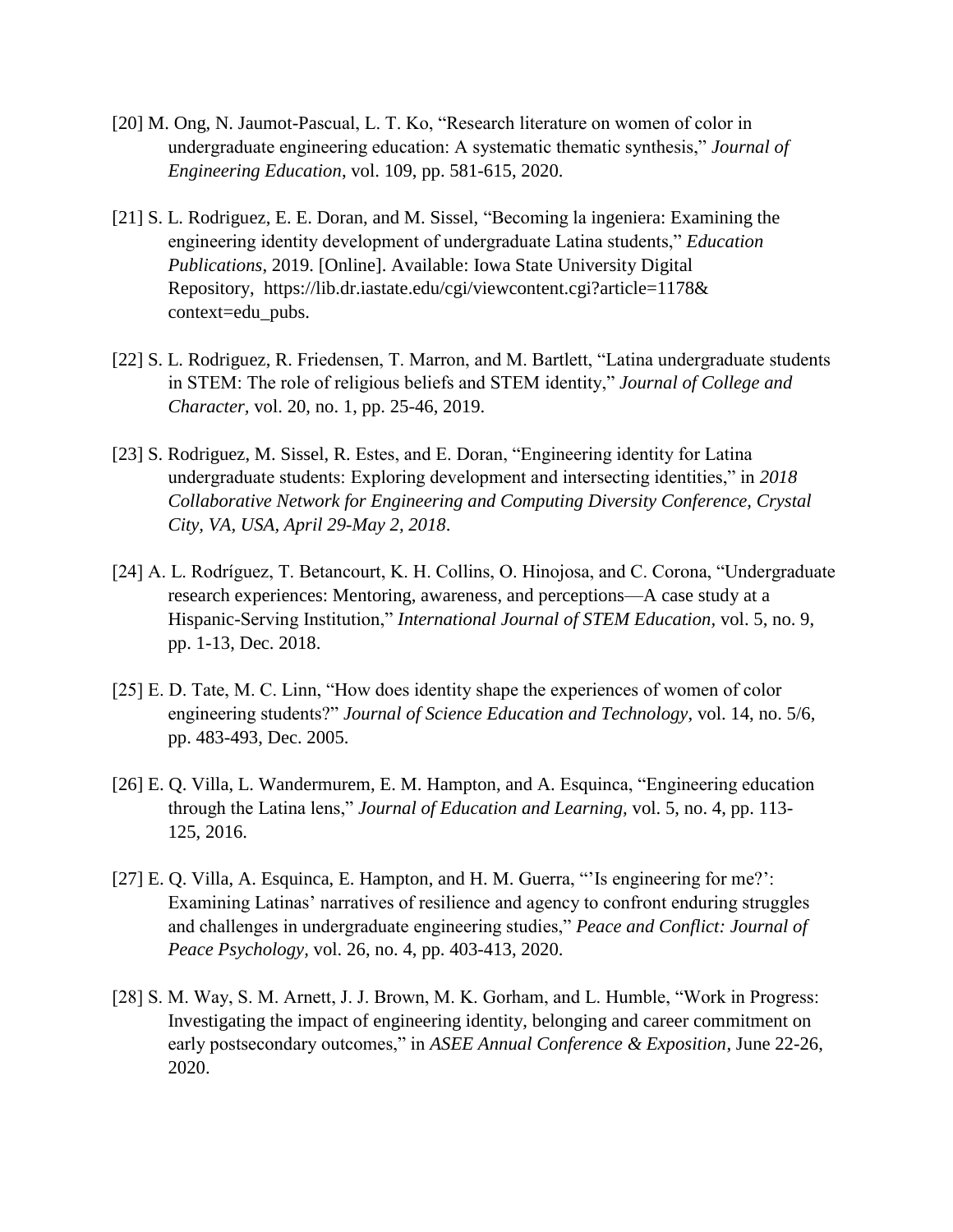- [29] M. R. Kendall, N. H. Choe, M. E. Denton, and M. J. Borrego, "Engineering identity development of Hispanic students," in *ASEE Annual Conference & Exposition*, *Salt Lake City, UT, USA, June 2018.* Available at [https://par.nsf.gov/servlets/purl/10066202.](https://par.nsf.gov/servlets/purl/10066202)
- [30] S. L. Dika and M. M. D'Amico, "Early experiences and integration in the persistence of first-generation college students in STEM and non-STEM majors," *Journal of Research in Science Teaching,* vol. 53, no. 3, pp. 368-383, 2016.
- [31] D. Verdín and A. Godwin, "Exploring Latina first-generation college students' multiple identities, self-efficacy, and institutional integration to inform achievement in engineering," *Journal of Women and Minorities in Science and Engineering,* vol. 24, no. 3, pp. 261-290, 2018.
- [32] C. E. Foor, "'Imaginary engineering' or 're-imagined engineering': Negotiating gendered identities in the borderland of a college of engineering," *National Women's Studies Association Journal,* vol. 21, no. 2, pp. 382-396, 2009.
- [33] L. Rosenthal, B. London, S. R. Levy, M. Lobel, and A. Herrera-Alcazar, "The relation between the Protestant work ethic and undergraduate women's perceived identity compatibility in nontraditional majors," *Analyses of Social Issues and Public Policy,* vol. 11, no. 1, pp. 241-262, 2011.
- [34] H. Stonyer, "Making engineering students—Making women: The discursive context of engineering education," *International Journal of Engineering Education,* vol. 18, no. 4, pp. 392-399, 2002.
- [35] D. B. Thomas, J. A. Arizaga, J. L. Smith, T. S. Story, and G. Soncuya, "The grass is greener in non-science, technology, engineering, and math classes: Examining the role of competing belonging to undergraduate women's vulnerability to being pulled away from science," *Psychology of Women Quarterly,* vol. 38, no. 2, pp. 246-258, 2013.
- [36] M. Walker, "Engineering identities," *British Journal of Sociology of Education,* vol. 22, no. 1, pp. 75-89, Mar. 2001.
- [37] A. T. Danielsson, A. J. Gonsalves, E. Silfver, and M. Berge, "The pride and joy of engineering? The identity work or male working-class engineering students," *Engineering Studies,* vol.11, no. 3, pp. 172-195, 2019.
- [38] O. Pierrakos, T. K. Beam, H. Watson, E. Thompson, and R. Anderson, "Gender differences in freshman engineering students' identification with engineering," in *2010 IEEE Frontiers in Education Conference (FIE)*, S3C–1–S3C–6. IEEE, *Washington, D. C., USA, October 27-30, 2010*.